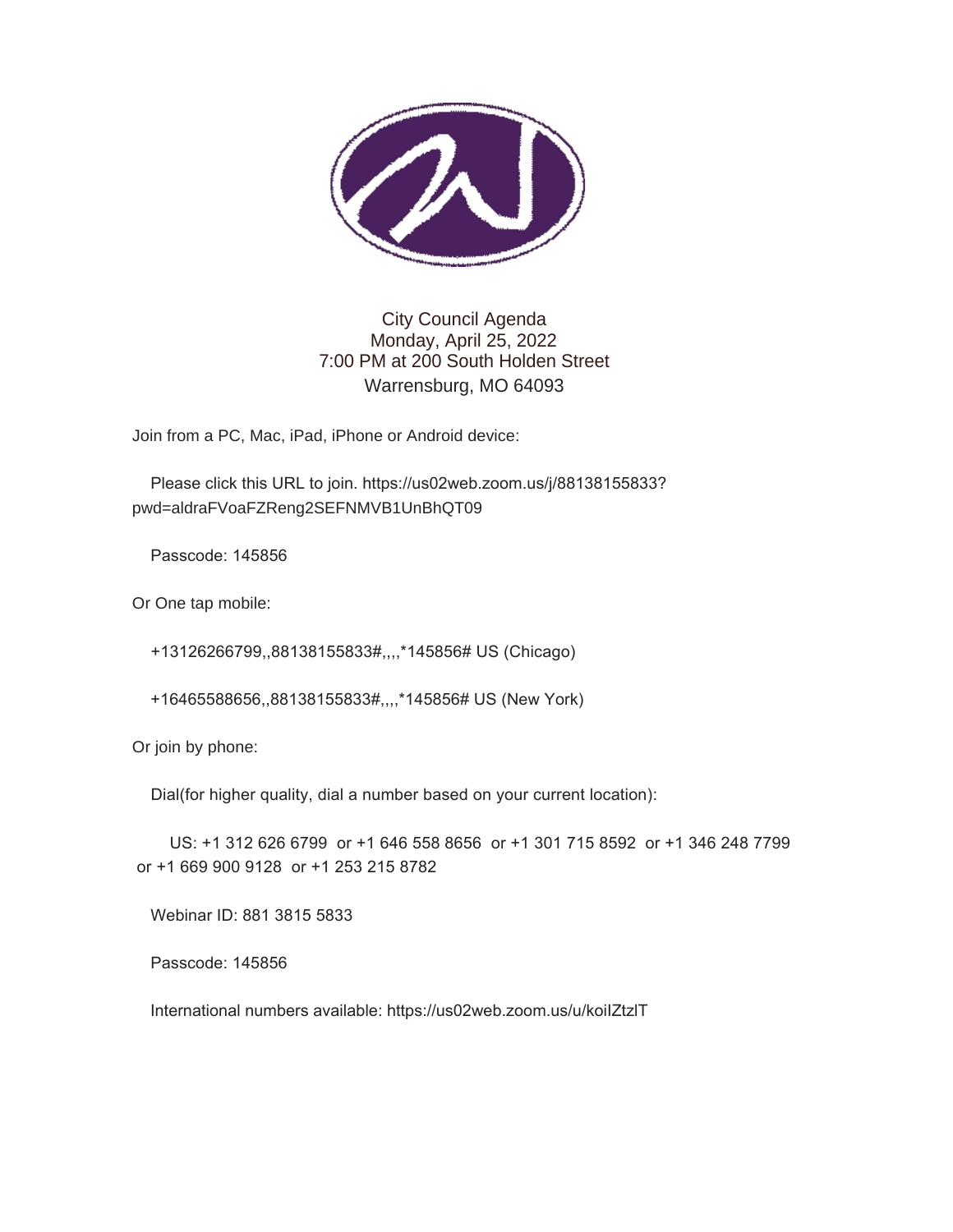- 1. Call To Order
- 2. Roll Call
- 3. Approval Of City Council Minutes
	- City Council Minutes April 11, 2022 3.I.

Documents:

### [04-11-2022 MEETING.PDF](https://www.warrensburg-mo.com/AgendaCenter/ViewFile/Item/6445?fileID=11021)

- 4. Adoption Of Agenda
- 5. Proclamations
	- 5.I. Most Inclusive Community Proclamation

Documents:

### [MOST INCLUSIVE COMMUNITY PROCLAMATION 2022.PDF](https://www.warrensburg-mo.com/AgendaCenter/ViewFile/Item/6454?fileID=11035)

5.II. National Arbor Day Proclamation

Documents:

#### [PROCLAMATION ARBOR DAY 2022.PDF](https://www.warrensburg-mo.com/AgendaCenter/ViewFile/Item/6337?fileID=11005)

5.III. National Travel And Tourism Week May 1-7 2022

Documents:

### [PROCLAMATION NATIONAL TRAVEL AND TOURISM WEEK](https://www.warrensburg-mo.com/AgendaCenter/ViewFile/Item/6354?fileID=11017)  MAY 1-7 2022.PDF

5.IV. Local Government Week May 1-7 2022

Documents:

## [PROCLAMATION LOCAL GOVERNMENT WEEK MAY 1-7](https://www.warrensburg-mo.com/AgendaCenter/ViewFile/Item/6353?fileID=11002)  2022.PDF

5.V. National Preservation Month May 2022

Documents:

[PROCLAMATION NATIONAL PRESERVATION MONTH MAY](https://www.warrensburg-mo.com/AgendaCenter/ViewFile/Item/6280?fileID=11000)  2022.PDF

- 6. 2nd Reading Of Ordinance
	- 6.I. Second Reading Of An Ordinance Approving The Final Plat Of Deerfield Lots 26A & 27A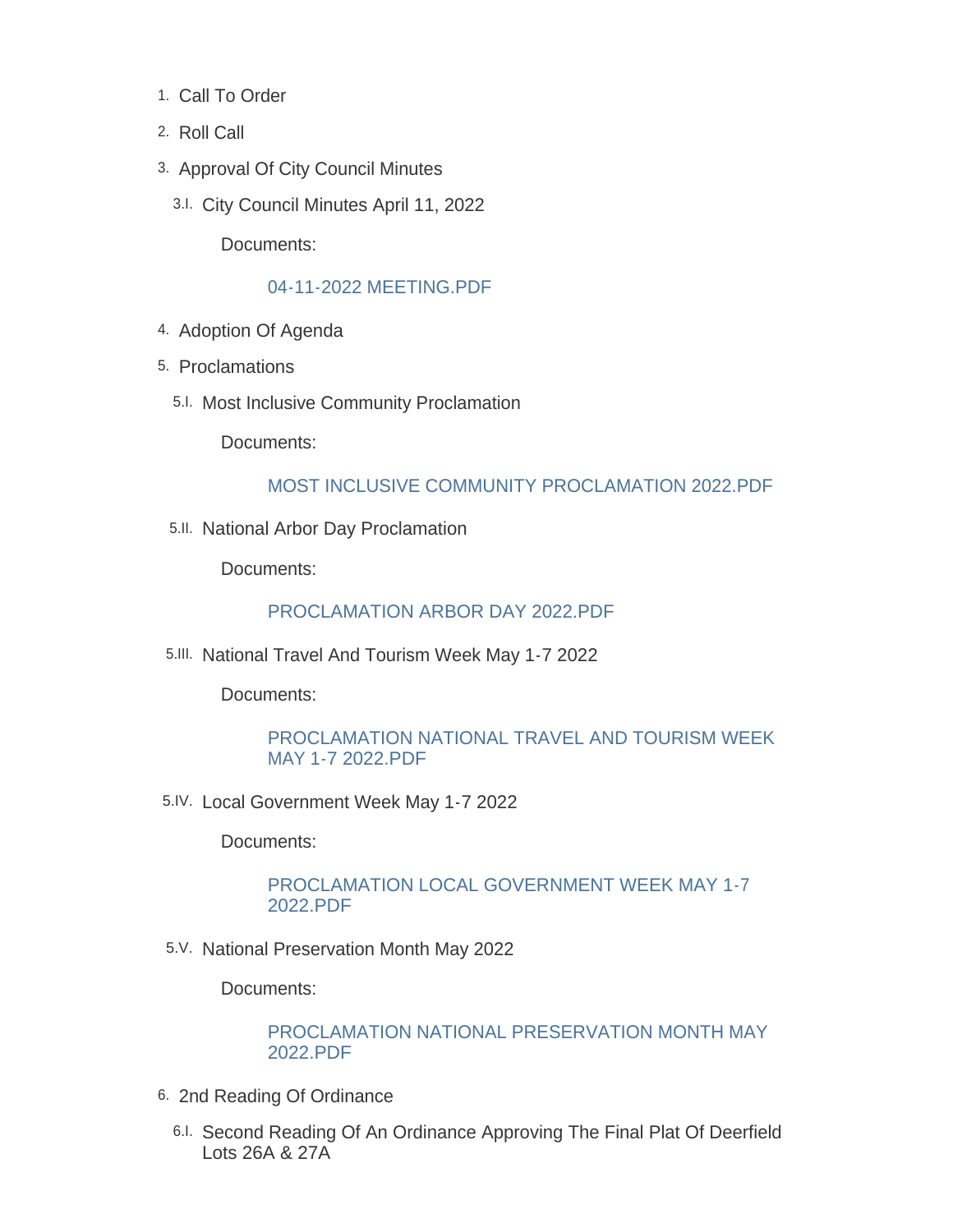*Second Reading of An Ordinance Approving and Accepting the Final Plat of Deerfield Lots 26A & 27A, a Subdivision in the City of Warrensburg, Missouri, Located on Somerset Drive and Fairway Drive*

Presented by: Barbara Carroll, AICP, Director of Community **Development** 

Documents:

# [DEERFIELD REPLAT CC DOCS 2ND RDG.PDF](https://www.warrensburg-mo.com/AgendaCenter/ViewFile/Item/6056?fileID=11022)

- 7. 1st/2nd Reading Ordinance
	- First And Second Reading Of An Ordinance Declaring The Election Of 7.I. Two Council Members For A Three-Year Term At The General Election Held On Tuesday, April 5, 2022 An Ordinance Declaring the Election of Two Council Members For a Three-*Year Term at the General Election Held on Tuesday, April 5, 2022*

Presented by Jodi L. Schneider, City Clerk

Documents:

[ELECTION.RESULTS.2022.PDF](https://www.warrensburg-mo.com/AgendaCenter/ViewFile/Item/6338?fileID=10992) [ELECTION.ORDINANCE.2022.PDF](https://www.warrensburg-mo.com/AgendaCenter/ViewFile/Item/6338?fileID=10991) [CITY - WARRENSBURG ELECTION CERTIFICATE.PDF](https://www.warrensburg-mo.com/AgendaCenter/ViewFile/Item/6338?fileID=11016)

- 8. Council Sine Die
- 9. Swearing In Of New Council Members
- 10. Roll Call
- 11. Adoption Of New Business Agenda
- 12. Election Of Mayor
- Election Of Chair Pro Tem 13.
- 14. 1st/2nd Reading Ordinance
	- 14. First And Second Reading Of An Ordinance Authorizing The City Manager And City Clerk To Execute A Contract With SMICO Contracting Group, LLC For The East/West WWTP Blowers Installation Project Phase II, In The City Of Warrensburg, Missouri

*An Ordinance Authorizing the City Manager and City Clerk to Execute a Contract with SMICO Contracting Group, LLC for the East/West WWTP Blowers Installation Project Phase II, in the City of Warrensburg, Missouri.*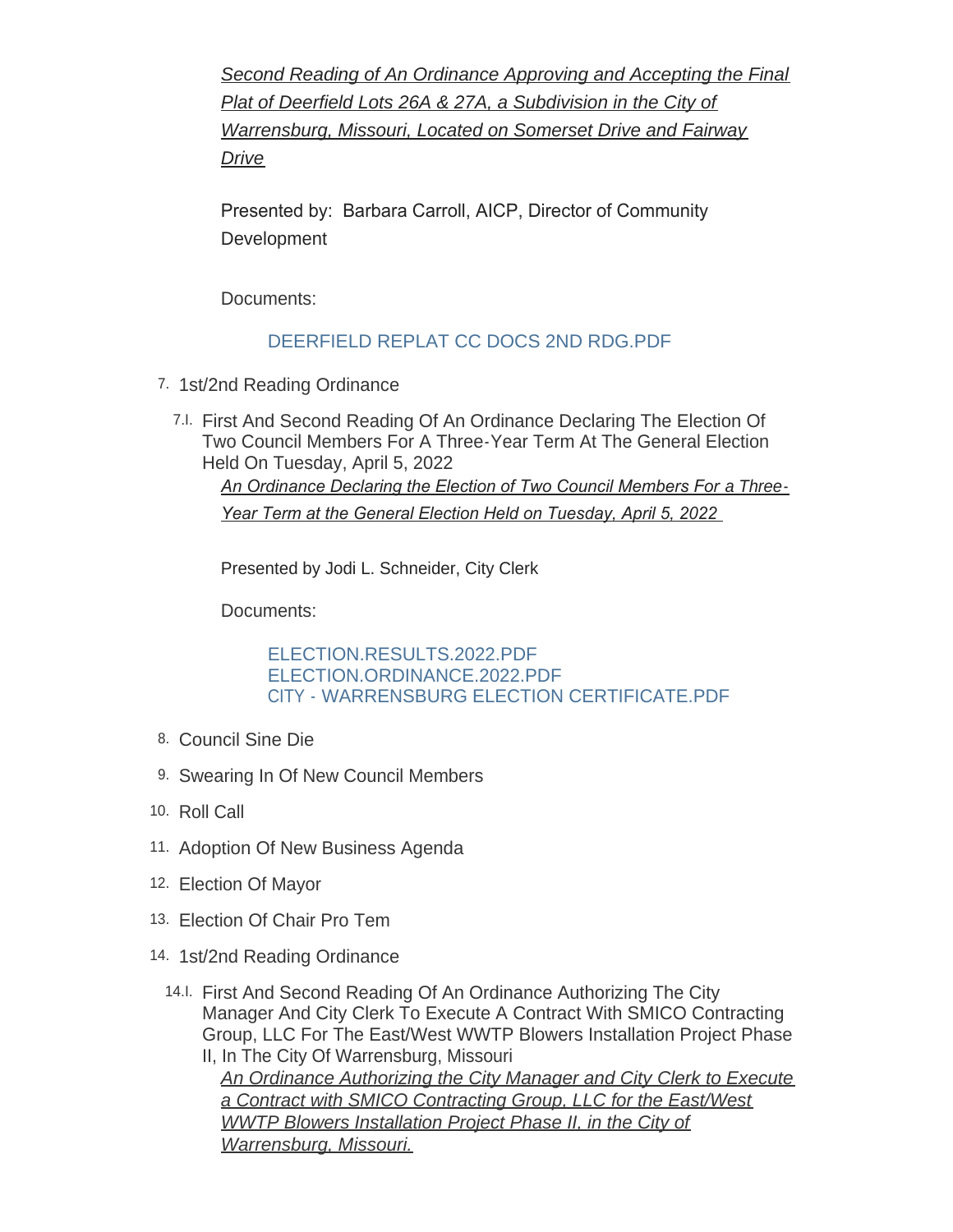Documents:

[EAST-WEST WWTP BLOWERS PHASE II.PDF](https://www.warrensburg-mo.com/AgendaCenter/ViewFile/Item/6450?fileID=11029) [BID TAB.PDF](https://www.warrensburg-mo.com/AgendaCenter/ViewFile/Item/6450?fileID=11028) [SMICO AGREEMENT.PDF](https://www.warrensburg-mo.com/AgendaCenter/ViewFile/Item/6450?fileID=11027)

- Other Business 15.
	- 15.I. Sunshine Law Resolution

*A Sunshine Law Resolution Appointing City Clerk as Custodian of Records for Public Access and Upon Request Furnish Copies of Public Record as written in compliance with Sections 610.010 to 610.030 RSMo.*

Presented by Jodi L. Schneider, City Clerk

Documents:

# [COUNCIL LTR SUNSHINE LAW RESOLUTION 04-25-2022.PDF](https://www.warrensburg-mo.com/AgendaCenter/ViewFile/Item/6444?fileID=11026) [SUNSHINE LAW RESOLUTION.PDF](https://www.warrensburg-mo.com/AgendaCenter/ViewFile/Item/6444?fileID=11023)

15.II. A Resolution Of The City Council Of The City Of Warrensburg, Missouri, Setting Fees To Be Charged For Services Provided At The Sunset Hill **Cemetery** 

*A Resolution of the City Council of the City of Warrensburg, Missouri, Setting Fees to be Charged for Services Provided at the Sunset Hill Cemetery*

Presented by Danielle Dulin, City Manager

Documents:

### [CEMETERY FEES LETTER AND RESOLUTION.PDF](https://www.warrensburg-mo.com/AgendaCenter/ViewFile/Item/6451?fileID=11030) [SALINE VAULT LETTER CEMETERY FEES](https://www.warrensburg-mo.com/AgendaCenter/ViewFile/Item/6451?fileID=11031)  RESOLUTION.PDF

- 16. Appearances To The Council Not Listed On The Agenda
- 17. Miscellaneous Matters From The Mayor And/Or City Council
- 18. Director Of Finance Report
	- 18.I. Director Of Finance Report

Documents:

# [DOF REPORT 4-25-2022.PDF](https://www.warrensburg-mo.com/AgendaCenter/ViewFile/Item/6448?fileID=11025)

19. City Manager Report

Documents: